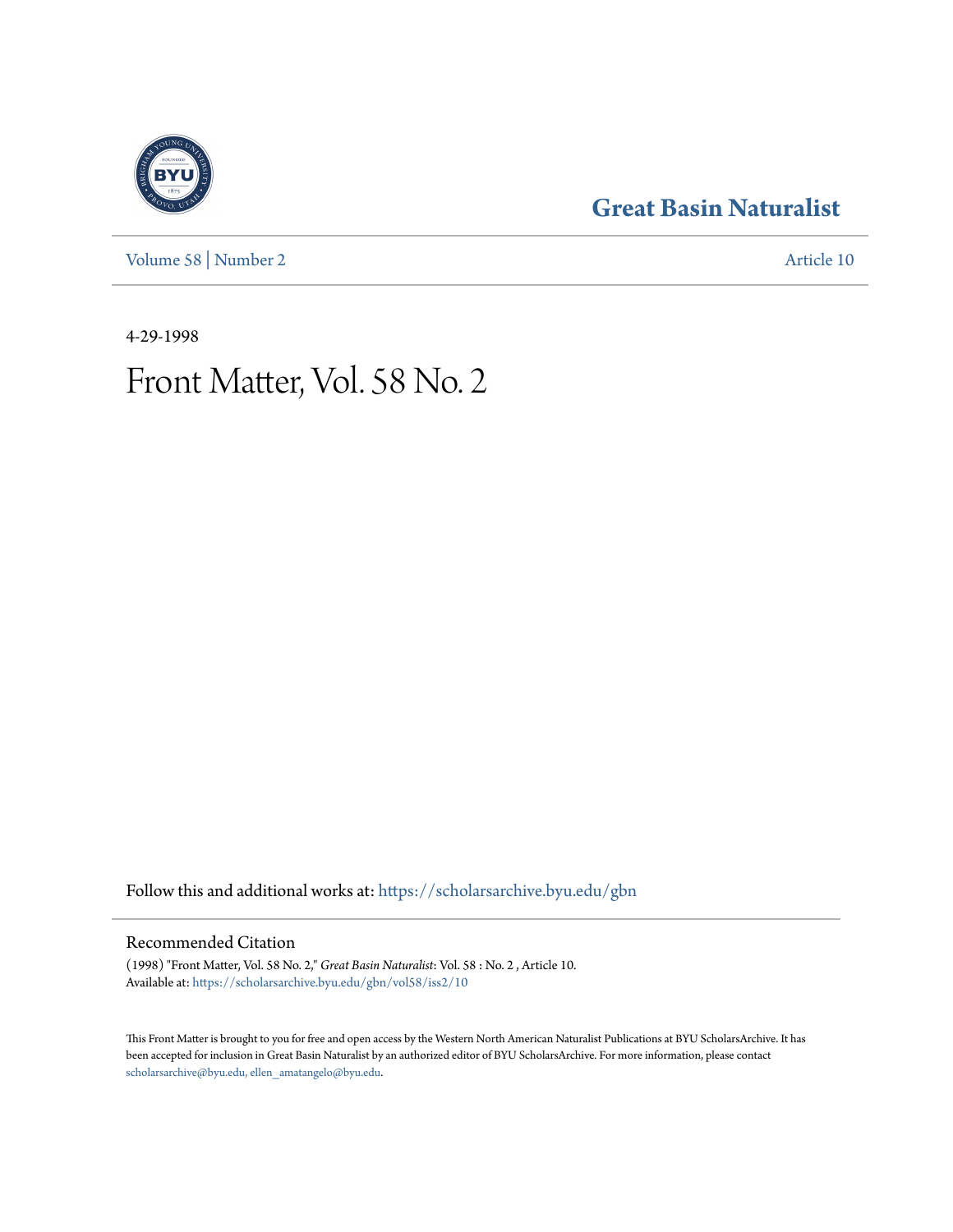# $\overline{\mathcal{E}}$  MCZ  $_{\text{LIBRARY}}$ T H E MARVARD UNIVERSITY IT P HARVARD NIVERSITY GREAT BASIN NATURALIST



VOLUME 58 Nº 2 - APRIL 1998

BRIGHAM YOUNG UNIVERSITY